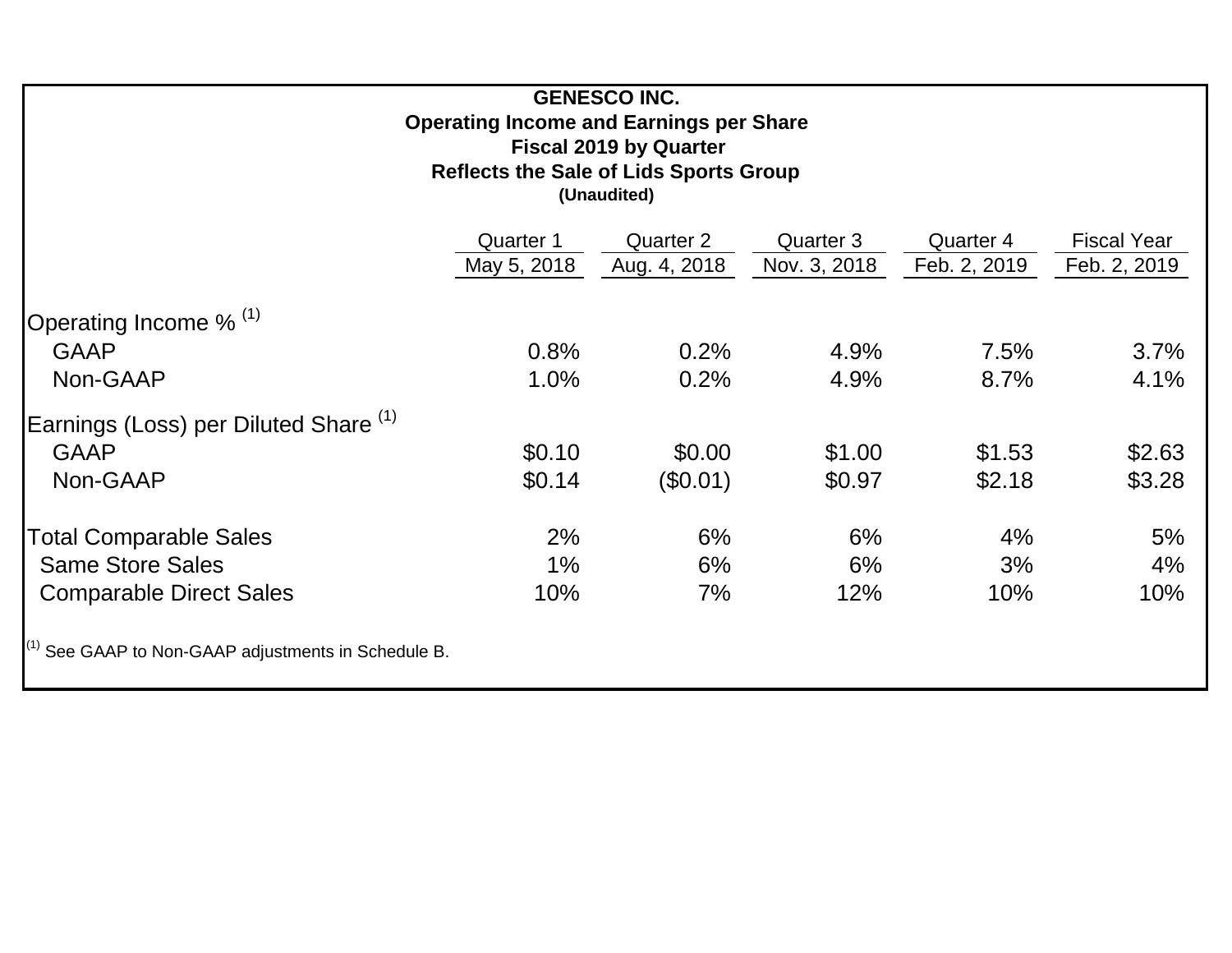# **Condensed Consolidated Statements of Operations (in thousands, except per share data) Reflects the Sale of Lids Sports Group (Unaudited) Fiscal 2019 by Quarter GENESCO INC.**

|                                                                                             | Quarter 1          |                  | <b>Quarter 2</b> |                  |    | Quarter 3        |                  |
|---------------------------------------------------------------------------------------------|--------------------|------------------|------------------|------------------|----|------------------|------------------|
|                                                                                             | May 5,             | $%$ of           | Aug. 4,          | % of             |    | Nov. 3,          | % of             |
|                                                                                             | 2018               | <b>Net Sales</b> | 2018             | <b>Net Sales</b> |    | 2018             | <b>Net Sales</b> |
| Net sales                                                                                   | 486,219<br>\$      | 100.0%           | \$487,015        | 100.0%           | \$ | 539,828          | 100.0%           |
| Cost of sales                                                                               | 248,213            | 51.0%            | 255,546          | 52.5%            |    | 277,910          | 51.5%            |
| Gross margin                                                                                | 238,006            | 49.0%            | 231,469          | 47.5%            |    | 261,918          | 48.5%            |
| Selling and administrative expenses                                                         | 233,176            | 48.0%            | 230,423          | 47.3%            |    | 235,601          | 43.6%            |
| Asset impairments and other, net                                                            | 1,118              | 0.2%             | (29)             | 0.0%             |    | (70)             | 0.0%             |
| <b>Operating income</b>                                                                     | 3,712              | 0.8%             | 1,075            | 0.2%             |    | 26,387           | 4.9%             |
| Other components of net periodic benefit cost                                               | (8)                | 0.0%             | (29)             | 0.0%             |    | (30)             | 0.0%             |
| Interest expense, net                                                                       | 1,028              | 0.2%             | 1,103            | 0.2%             |    | 837              | 0.2%             |
| Earnings from continuing operations before                                                  |                    |                  |                  |                  |    |                  |                  |
| income taxes                                                                                | 2,692              | 0.6%             |                  | 0.0%             |    | 25,580           | 4.7%             |
| Income tax expense                                                                          | 836                | 0.2%             | 26               | 0.0%             |    | 5,886            | 1.1%             |
| <b>Earnings from continuing operations</b>                                                  | 1,856              | 0.4%             | (25)             | 0.0%             |    | 19,694           | 3.6%             |
| (Loss) earnings from discontinued operations, net of tax                                    | (4, 187)           | $-0.9%$          | 10               | 0.0%             |    | (5, 307)         | $-1.0%$          |
| <b>Net Earnings (Loss)</b>                                                                  | (2, 331)<br>\$     | $-0.5%$          | (15)<br>\$       | 0.0%             | \$ | 14,387           | 2.7%             |
| Basic earnings (loss) per share:<br>Before discontinued operations<br>Net earnings (loss)   | \$0.10<br>(\$0.12) |                  | \$0.00<br>\$0.00 |                  |    | \$1.01<br>\$0.74 |                  |
| Weighted-average shares outstanding - Basic                                                 | 19,278             |                  | 19,342           |                  |    | 19,462           |                  |
| Diluted earnings (loss) per share:<br>Before discontinued operations<br>Net earnings (loss) | \$0.10<br>(\$0.12) |                  | \$0.00<br>\$0.00 |                  |    | \$1.00<br>\$0.73 |                  |
| Weighted-average shares outstanding - Diluted                                               | 19,455             |                  | 19,342           |                  |    | 19,637           |                  |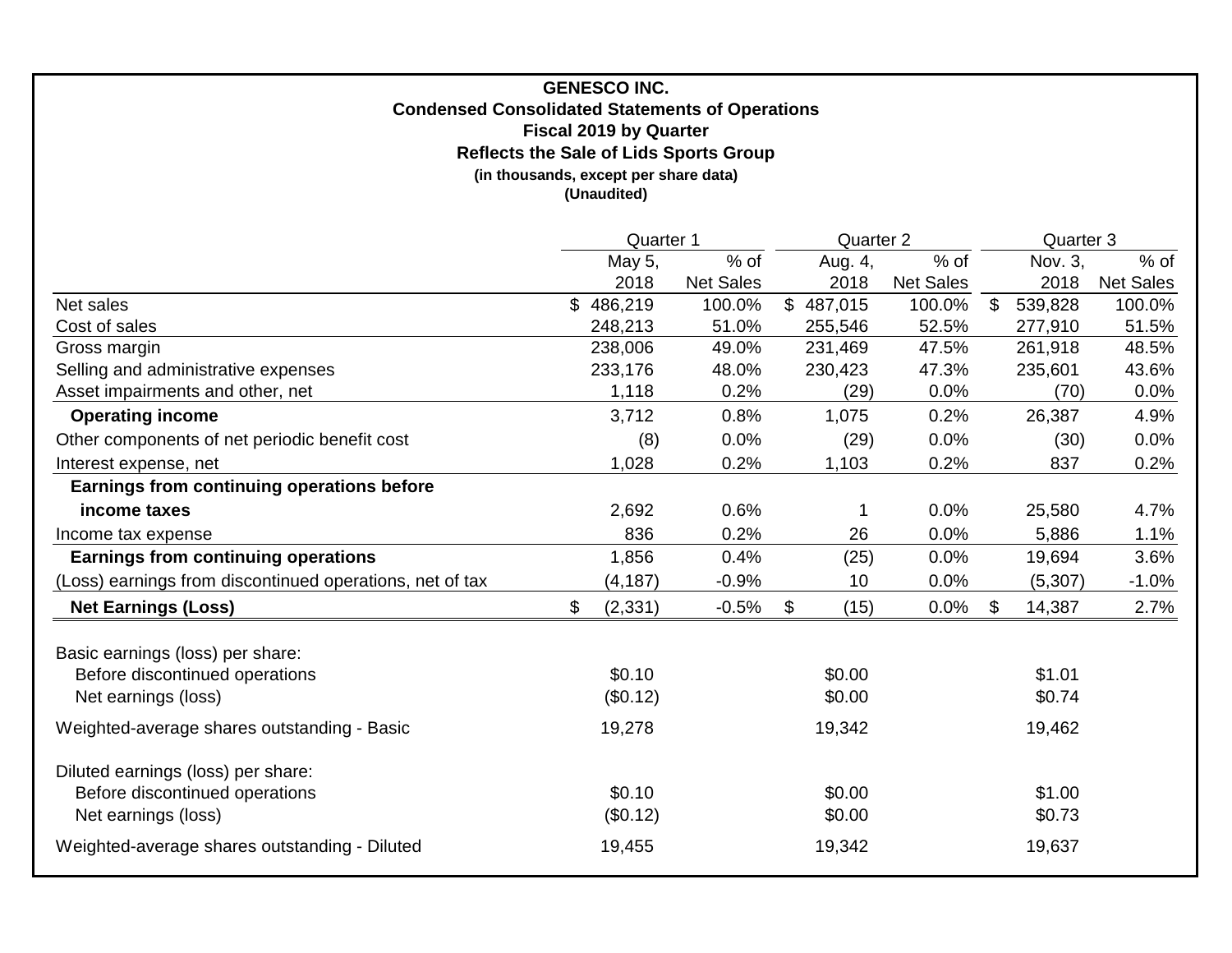## **Reflects the Sale of Lids Sports Group Fiscal 2019 by Quarter GENESCO INC. Condensed Consolidated Statements of Operations (in thousands, except per share data) (Unaudited)**

|                                               | Quarter 4       |                  | <b>Fiscal Year</b> |                  |
|-----------------------------------------------|-----------------|------------------|--------------------|------------------|
|                                               | Feb. 2,         | % of             | Feb. 2,            | $%$ of           |
|                                               | 2019            | <b>Net Sales</b> | 2019               | <b>Net Sales</b> |
| Net sales                                     | \$675,491       | 100.0%           | \$2,188,553        | 100.0%           |
| Cost of sales                                 | 359,828         | 53.3%            | 1,141,497          | 52.2%            |
| Gross margin                                  | 315,663         | 46.7%            | 1,047,056          | 47.8%            |
| Selling and administrative expenses           | 262,876         | 38.9%            | 962,076            | 44.0%            |
| Asset impairments and other, net              | 2,144           | 0.3%             | 3,163              | 0.1%             |
| <b>Operating income</b>                       | 50,643          | 7.5%             | 81,817             | 3.7%             |
| Loss on early retirement of debt              | 597             | 0.1%             | 597                | 0.0%             |
| Other components of net periodic benefit cost | (313)           | 0.0%             | (380)              | 0.0%             |
| Interest expense, net                         | 373             | 0.1%             | 3,341              | 0.2%             |
| Earnings from continuing operations before    |                 |                  |                    |                  |
| income taxes                                  | 49,986          | 7.4%             | 78,259             | 3.6%             |
| Income tax expense                            | 20,287          | 3.0%             | 27,035             | 1.2%             |
| <b>Earnings from continuing operations</b>    | 29,699          | 4.4%             | 51,224             | 2.3%             |
| Loss from discontinued operations, net of tax | (93, 670)       | $-13.9%$         | (103, 154)         | $-4.7%$          |
| <b>Net Loss</b>                               | (63, 971)<br>\$ | $-9.5%$          | \$<br>(51, 930)    | $-2.4%$          |
|                                               |                 |                  |                    |                  |
| Basic earnings (loss) per share:              |                 |                  |                    |                  |
| Before discontinued operations                | \$1.54          |                  | \$2.65             |                  |
| Net loss                                      | (\$3.31)        |                  | (\$2.68)           |                  |
| Weighted-average shares outstanding - Basic   | 19,323          |                  | 19,351             |                  |
| Diluted earnings (loss) per share:            |                 |                  |                    |                  |
| Before discontinued operations                | \$1.53          |                  | \$2.63             |                  |
| Net loss                                      | (\$3.29)        |                  | (\$2.66)           |                  |
| Weighted-average shares outstanding - Diluted | 19,445          |                  | 19,495             |                  |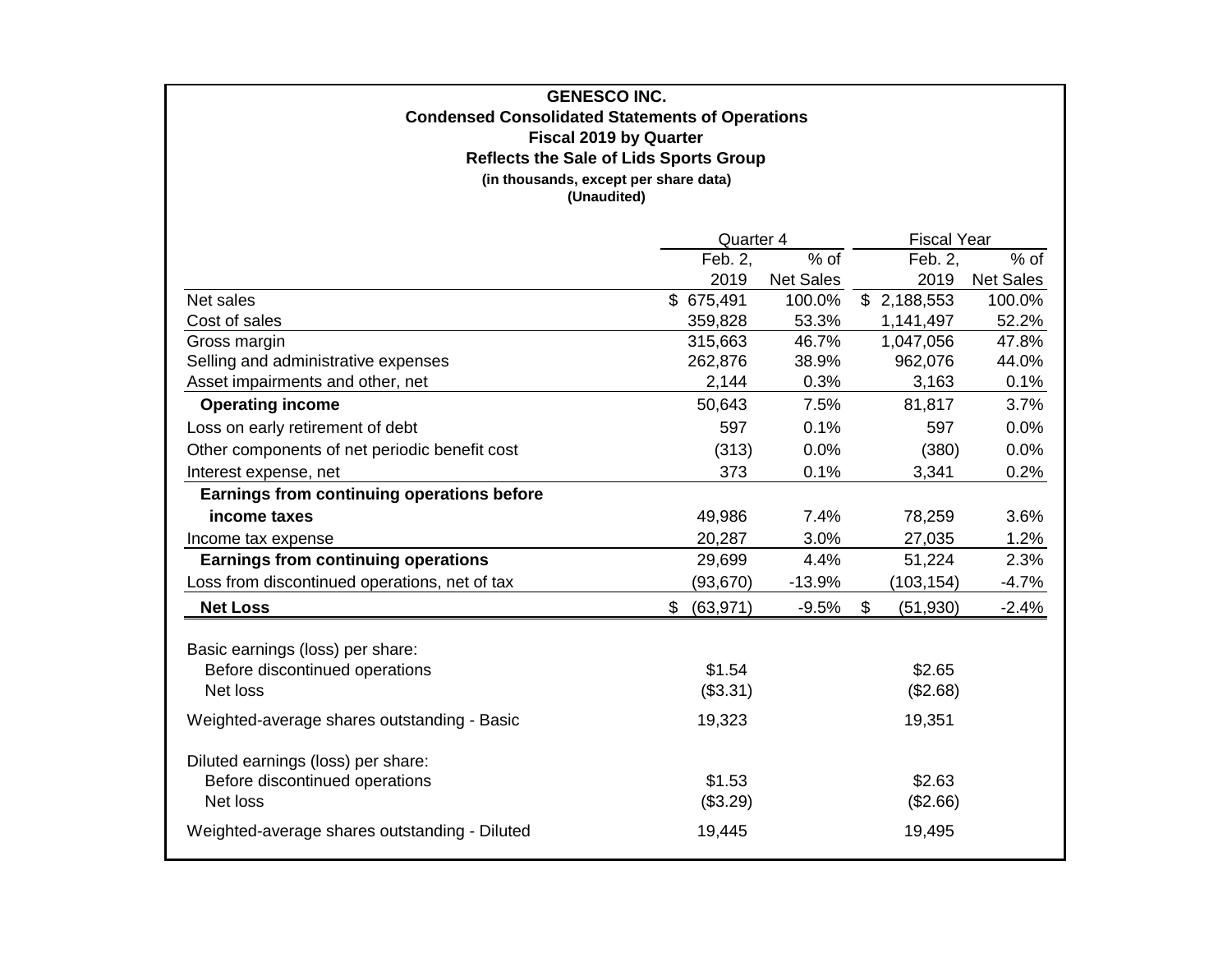## **GENESCO INC. Sales/Earnings Summary by Segment Fiscal 2019 by Quarter (in thousands) (Unaudited) Reflects the Sale of Lids Sports Group**

|                                                          | Quarter 1      |                          | Quarter 2 |                 |                          |    | Quarter 3       |                     |  |
|----------------------------------------------------------|----------------|--------------------------|-----------|-----------------|--------------------------|----|-----------------|---------------------|--|
|                                                          | May 5,<br>2018 | % of<br><b>Net Sales</b> |           | Aug. 4,<br>2018 | % of<br><b>Net Sales</b> |    | Nov. 3,<br>2018 | $%$ of<br>Net Sales |  |
| Sales:                                                   |                |                          |           |                 |                          |    |                 |                     |  |
| Journeys Group                                           | \$306,142      | 63.0%                    |           | \$304,995       | 62.6%                    |    | \$345,702       | 64.0%               |  |
| Schuh Group                                              | 80,266         | 16.5%                    |           | 98,159          | 20.2%                    |    | 95,567          | 17.7%               |  |
| Johnston & Murphy Group                                  | 75,684         | 15.6%                    |           | 68,441          | 14.1%                    |    | 79,736          | 14.8%               |  |
| <b>Licensed Brands</b>                                   | 24,065         | 4.9%                     |           | 15,336          | 3.1%                     |    | 18,757          | 3.5%                |  |
| Corporate and Other                                      | 62             | 0.0%                     |           | 84              | 0.0%                     |    | 66              | 0.0%                |  |
| <b>Net Sales</b>                                         | \$486,219      | 100.0%                   |           | \$487,015       | 100.0%                   |    | \$539,828       | 100.0%              |  |
| Operating Income (Loss):                                 |                |                          |           |                 |                          |    |                 |                     |  |
| Journeys Group                                           | \$<br>12,992   | 4.2%                     | \$        | 7,038           | 2.3%                     | \$ | 24,692          | 7.1%                |  |
| Schuh Group                                              | (5,640)        | $-7.0%$                  |           | 1,073           | 1.1%                     |    | 4,207           | 4.4%                |  |
| Johnston & Murphy Group                                  | 4,867          | 6.4%                     |           | 715             | 1.0%                     |    | 5,072           | 6.4%                |  |
| <b>Licensed Brands</b>                                   | 276            | 1.1%                     |           | (437)           | $-2.8%$                  |    | (218)           | $-1.2%$             |  |
| Corporate and Other <sup>(1)</sup>                       | (8,783)        | $-1.8%$                  |           | (7, 314)        | $-1.5%$                  |    | (7,366)         | $-1.4%$             |  |
| Operating Income                                         | 3,712          | 0.8%                     |           | 1,075           | 0.2%                     |    | 26,387          | 4.9%                |  |
| Other components of net periodic benefit cost            | (8)            | 0.0%                     |           | (29)            | 0.0%                     |    | (30)            | $0.0\%$             |  |
| Interest, net                                            | 1,028          | 0.2%                     |           | 1,103           | 0.2%                     |    | 837             | 0.2%                |  |
| Earnings from continuing operations before               |                |                          |           |                 |                          |    |                 |                     |  |
| income taxes                                             | 2,692          | 0.6%                     |           |                 | 0.0%                     |    | 25,580          | 4.7%                |  |
| Income tax expense                                       | 836            | 0.2%                     |           | 26              | 0.0%                     |    | 5,886           | 1.1%                |  |
| Earnings (loss) from continuing operations               | 1,856          | 0.4%                     |           | (25)            | 0.0%                     |    | 19,694          | 3.6%                |  |
| (Loss) earnings from discontinued operations, net of tax | (4, 187)       | $-0.9%$                  |           | 10              | 0.0%                     |    | (5, 307)        | $-1.0%$             |  |
| <b>Net Earnings (Loss)</b>                               | \$<br>(2, 331) | $-0.5%$                  | \$        | (15)            | 0.0%                     | \$ | 14,387          | 2.7%                |  |

<sup>(1)</sup> Includes a \$1.1 million charge in the first quarter of Fiscal 2019 which includes \$1.0 million for asset impairments and \$0.2 million in legal and other matters, partially offset by a gain of (\$0.1) million related to Hurricane Maria. Includes a (\$0.0) million gain in the second quarter of Fiscal 2019 which includes a (\$0.4) million gain related to Hurricane Maria, offset by \$0.3 million for asset impairments and \$0.1 million in legal and other matters. Includes a (\$0.1) million gain in the third quarter of Fiscal 2019 which includes a gain of (\$0.9) million related to Hurricane Maria, partially offset by \$0.7 million for asset impairments and \$0.1 million for hurricane losses.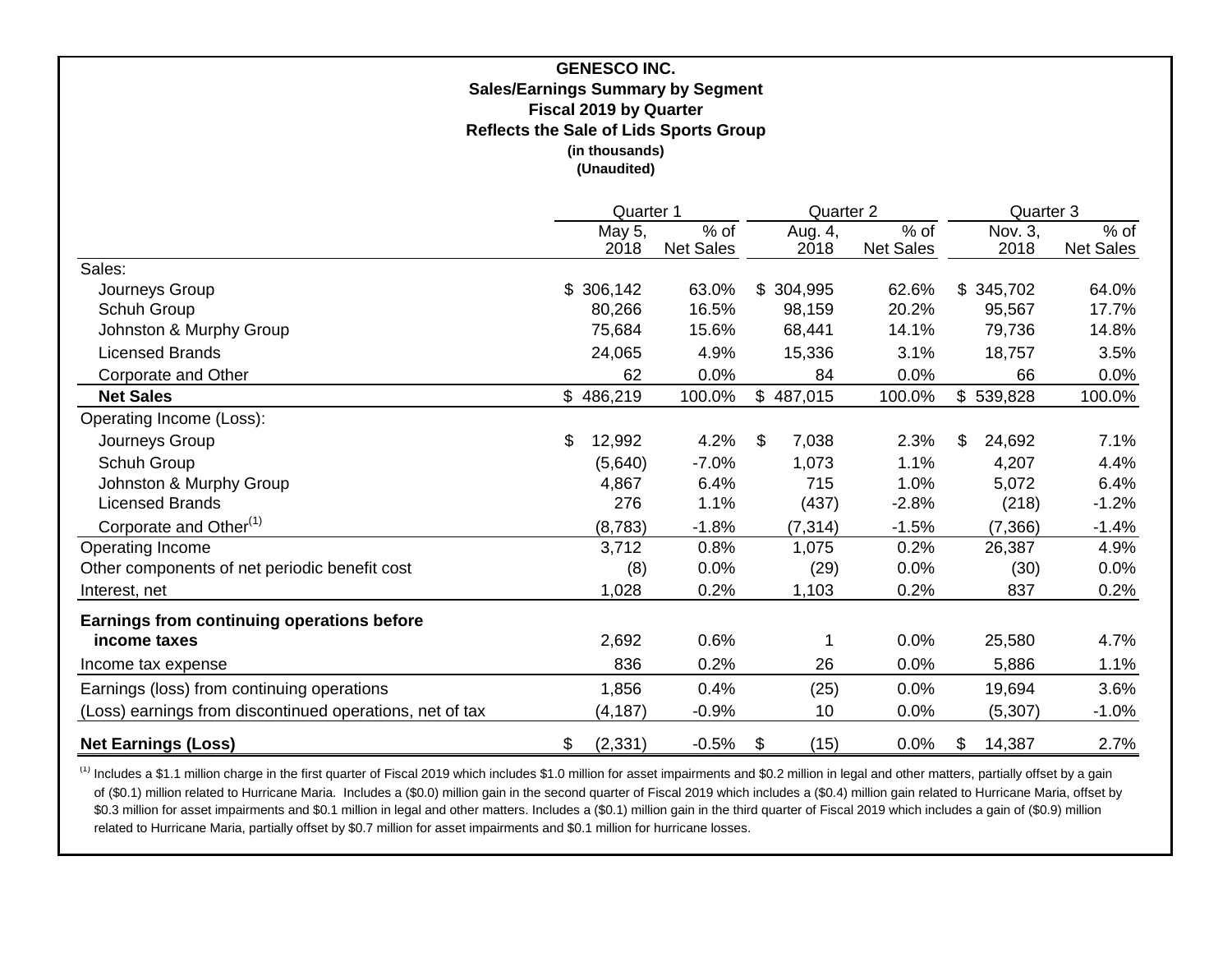| <b>GENESCO INC.</b><br><b>Sales/Earnings Summary by Segment</b><br><b>Fiscal 2019 by Quarter</b><br><b>Reflects the Sale of Lids Sports Group</b><br>(in thousands)<br>(Unaudited) |                 |                          |                                        |                          |  |  |  |  |  |  |  |
|------------------------------------------------------------------------------------------------------------------------------------------------------------------------------------|-----------------|--------------------------|----------------------------------------|--------------------------|--|--|--|--|--|--|--|
|                                                                                                                                                                                    | Quarter 4       |                          | <b>Fiscal Year</b>                     |                          |  |  |  |  |  |  |  |
|                                                                                                                                                                                    | Feb. 2,<br>2019 | % of<br><b>Net Sales</b> | Feb. 2,<br>2019                        | % of<br><b>Net Sales</b> |  |  |  |  |  |  |  |
| Sales:                                                                                                                                                                             |                 |                          |                                        |                          |  |  |  |  |  |  |  |
| Journeys Group                                                                                                                                                                     | \$463,154       | 68.6%                    | \$1,419,993                            | 64.9%                    |  |  |  |  |  |  |  |
| Schuh Group                                                                                                                                                                        | 108,599         | 16.1%                    | 382,591                                | 17.5%                    |  |  |  |  |  |  |  |
| Johnston & Murphy Group                                                                                                                                                            | 89,273          | 13.2%                    | 313,134                                | 14.3%                    |  |  |  |  |  |  |  |
| <b>Licensed Brands</b>                                                                                                                                                             | 14,406          | 2.1%                     | 72,564                                 | 3.3%                     |  |  |  |  |  |  |  |
| Corporate and Other                                                                                                                                                                | 59              | 0.0%                     | 271                                    | 0.0%                     |  |  |  |  |  |  |  |
| <b>Net Sales</b>                                                                                                                                                                   | \$ 675,491      | 100.0%                   | \$2,188,553                            | 100.0%                   |  |  |  |  |  |  |  |
| Operating Income (Loss):                                                                                                                                                           |                 |                          |                                        |                          |  |  |  |  |  |  |  |
| Journeys Group                                                                                                                                                                     | \$<br>56,077    | 12.1%                    | \$<br>100,799                          | 7.1%                     |  |  |  |  |  |  |  |
| Schuh Group                                                                                                                                                                        | 4,125           | 3.8%                     | 3,765                                  | 1.0%                     |  |  |  |  |  |  |  |
| Johnston & Murphy Group                                                                                                                                                            | 9,731           | 10.9%                    | 20,385                                 | 6.5%                     |  |  |  |  |  |  |  |
| <b>Licensed Brands</b>                                                                                                                                                             | (109)           | $-0.8%$                  | (488)                                  | $-0.7%$                  |  |  |  |  |  |  |  |
| Corporate and Other <sup>(1)</sup>                                                                                                                                                 | (19, 181)       | $-2.8%$                  | (42, 644)                              | $-1.9%$                  |  |  |  |  |  |  |  |
| Operating Income                                                                                                                                                                   | 50,643          | 7.5%                     | 81,817                                 | 3.7%                     |  |  |  |  |  |  |  |
| Loss on early retirement of debt                                                                                                                                                   | 597             | 0.1%                     | 597                                    | 0.0%                     |  |  |  |  |  |  |  |
| Other components of net periodic benefit cost                                                                                                                                      | (313)           | 0.0%                     | (380)                                  | 0.0%                     |  |  |  |  |  |  |  |
| Interest, net                                                                                                                                                                      | 373             | 0.1%                     | 3,341                                  | 0.2%                     |  |  |  |  |  |  |  |
| Earnings from continuing operations before                                                                                                                                         |                 |                          |                                        |                          |  |  |  |  |  |  |  |
| income taxes                                                                                                                                                                       | 49,986          | 7.4%                     | 78,259                                 | 3.6%                     |  |  |  |  |  |  |  |
| Income tax expense                                                                                                                                                                 | 20,287          | 3.0%                     | 27,035                                 | 1.2%                     |  |  |  |  |  |  |  |
| Earnings from continuing operations                                                                                                                                                | 29,699          | 4.4%                     | 51,224                                 | 2.3%                     |  |  |  |  |  |  |  |
| Loss from discontinued operations, net of tax                                                                                                                                      | (93, 670)       | $-13.9%$                 | (103, 154)                             | $-4.7%$                  |  |  |  |  |  |  |  |
| <b>Net Loss</b>                                                                                                                                                                    | (63, 971)<br>\$ | $-9.5%$                  | $\boldsymbol{\mathsf{S}}$<br>(51, 930) | $-2.4%$                  |  |  |  |  |  |  |  |

 $^{(1)}$  Includes a \$2.2 million charge in the fourth quarter of Fiscal 2019 which includes \$2.1 million for asset impairments and \$0.1 million for hurricane losses and includes a \$5.7 million charge for bonus related to the sale of Lids Sports Group. Includes a \$3.2 million charge in Fiscal 2019 which includes \$4.1 million for asset impairments, \$0.3 million in legal and other matters and \$0.2 million in hurricane losses, partially offset by a (\$1.4) million gain related to Hurricane Maria and includes a \$5.7 million charge for bonus related to the sale of Lids Sports Group.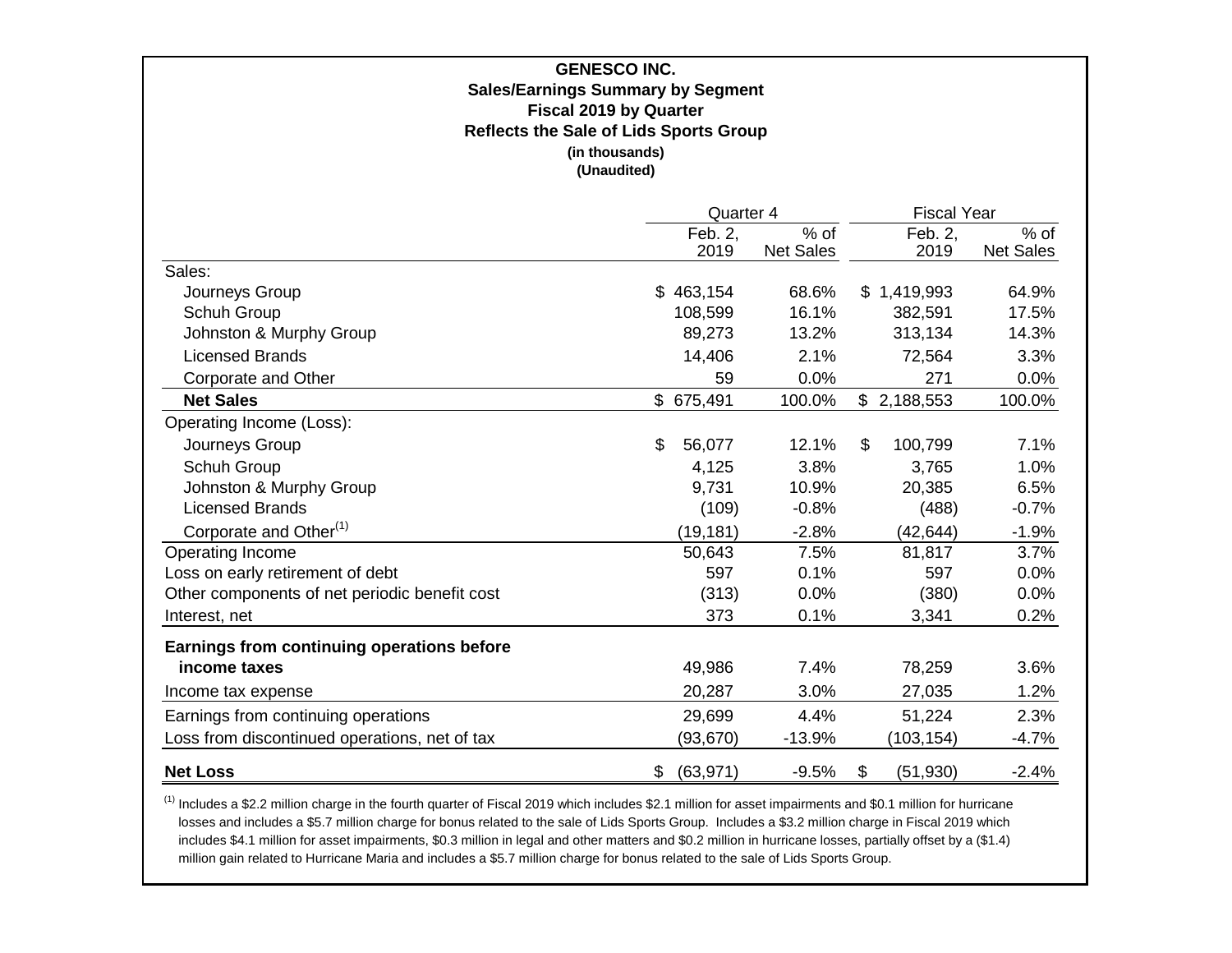### Genesco Inc. Adjustments to Reported Earnings (Loss) from Continuing Operations Three Months Ended May 5, 2018 and August 4, 2018 Reflects the Sale of Lids Sports Group

The Company believes that disclosure of earnings and earnings per share from continuing operations and operating income adjusted for the items not reflected in the previously announced expectations will be meaningful to investors, especially in light of the impact of such items on the results.

|                                                                 |    |        |    | Quarter 1   |           | Quarter 2 |                |           |  |  |  |
|-----------------------------------------------------------------|----|--------|----|-------------|-----------|-----------|----------------|-----------|--|--|--|
|                                                                 |    |        |    | May 5, 2018 |           |           | August 4, 2018 |           |  |  |  |
|                                                                 |    |        |    | Net of      | Per Share |           | Net of         | Per Share |  |  |  |
| In Thousands (except per share amounts)                         |    | Pretax |    | Tax         | Amounts   | Pretax    | Tax            | Amounts   |  |  |  |
| Earnings (loss) from continuing operations                      |    |        | \$ | 1,856       | \$0.10    |           | (25)           | \$0.00    |  |  |  |
| Asset impairments and other adjustments:                        |    |        |    |             |           |           |                |           |  |  |  |
| Impairment charges                                              | \$ | 1,025  |    | 741         | 0.04      | \$<br>330 | 181            | 0.01      |  |  |  |
| Legal and other matters                                         |    | 193    |    | 140         | 0.00      | 77        | 44             | 0.00      |  |  |  |
| Gain on Hurricane Maria                                         |    | (100)  |    | (72)        | 0.00      | (436)     | (293)          | (0.01)    |  |  |  |
| Total asset impairments and other adjustments                   |    | 1,118  |    | 809         | 0.04      | (29)      | (68)           |           |  |  |  |
| Income tax expense adjustments:                                 |    |        |    |             |           |           |                |           |  |  |  |
| Tax impact share based awards                                   |    |        |    |             | 0.00      |           | 452            | 0.02      |  |  |  |
| Other tax items                                                 |    |        |    | 69          | 0.00      |           | (561)          | (0.03)    |  |  |  |
| Total income tax expense adjustments                            |    |        |    | 69          | 0.00      |           | (109)          | (0.01)    |  |  |  |
| Adjusted earnings (loss) from continuing operations (1) and (2) |    |        |    | 2,734       | \$0.14    |           | (202)          | (\$0.01)  |  |  |  |

 $^{(1)}$  The adjusted tax rate for the first quarter and second quarter of Fiscal 2019 is 28.2% and -620.9%, respectively, including a FIN 48 discrete item of less than \$0.1 million in each period.

 $^{(2)}$  EPS reflects 19.5 million and 19.3 million share count for the first quarter and second quarter of Fiscal 2019, respectively, which includes common stock equivalents in each period.

### Genesco Inc. Adjustments to Reported Operating Income Three Months Ended May 5, 2018 and August 4, 2018

|                               | Quarter 1 |               |              |              |               |               |  |  |
|-------------------------------|-----------|---------------|--------------|--------------|---------------|---------------|--|--|
|                               |           | Operating     | Asset Impair |              |               | Adj Operating |  |  |
| In Thousands                  |           | Income (Loss) |              | & Other Adj  |               | Income (Loss) |  |  |
| Journeys Group                | \$        | 12,992        | \$           |              | \$            | 12,992        |  |  |
| Schuh Group                   |           | (5,640)       |              |              |               | (5,640)       |  |  |
| Johnston & Murphy Group       |           | 4,867         |              |              |               | 4,867         |  |  |
| <b>Licensed Brands</b>        |           | 276           |              |              |               | 276           |  |  |
| Corporate and Other           |           | (8,783)       |              | 1,118        |               | (7,665)       |  |  |
| Total Operating Income        | S.        | 3,712         | \$           | 1,118        | \$            | 4,830         |  |  |
| % of sales                    |           | 0.8%          |              |              |               | 1.0%          |  |  |
|                               |           |               |              |              |               |               |  |  |
|                               |           | Operating     |              | Asset Impair | Adj Operating |               |  |  |
| In Thousands                  |           | Income (Loss) |              | & Other Adj  |               | Income (Loss) |  |  |
| Journeys Group                | \$        | 7,038         | \$           |              | \$            | 7,038         |  |  |
| Schuh Group                   |           | 1.073         |              |              |               | 1,073         |  |  |
| Johnston & Murphy Group       |           | 715           |              | ٠            |               | 715           |  |  |
| Licensed Brands               |           | (437)         |              |              |               | (437)         |  |  |
| Corporate and Other           |           | (7, 314)      |              | (29)         |               | (7, 343)      |  |  |
| <b>Total Operating Income</b> | \$        | 1,075         | \$           | (29)         | \$            | 1,046         |  |  |
| % of sales                    |           | 0.2%          |              |              |               | 0.2%          |  |  |